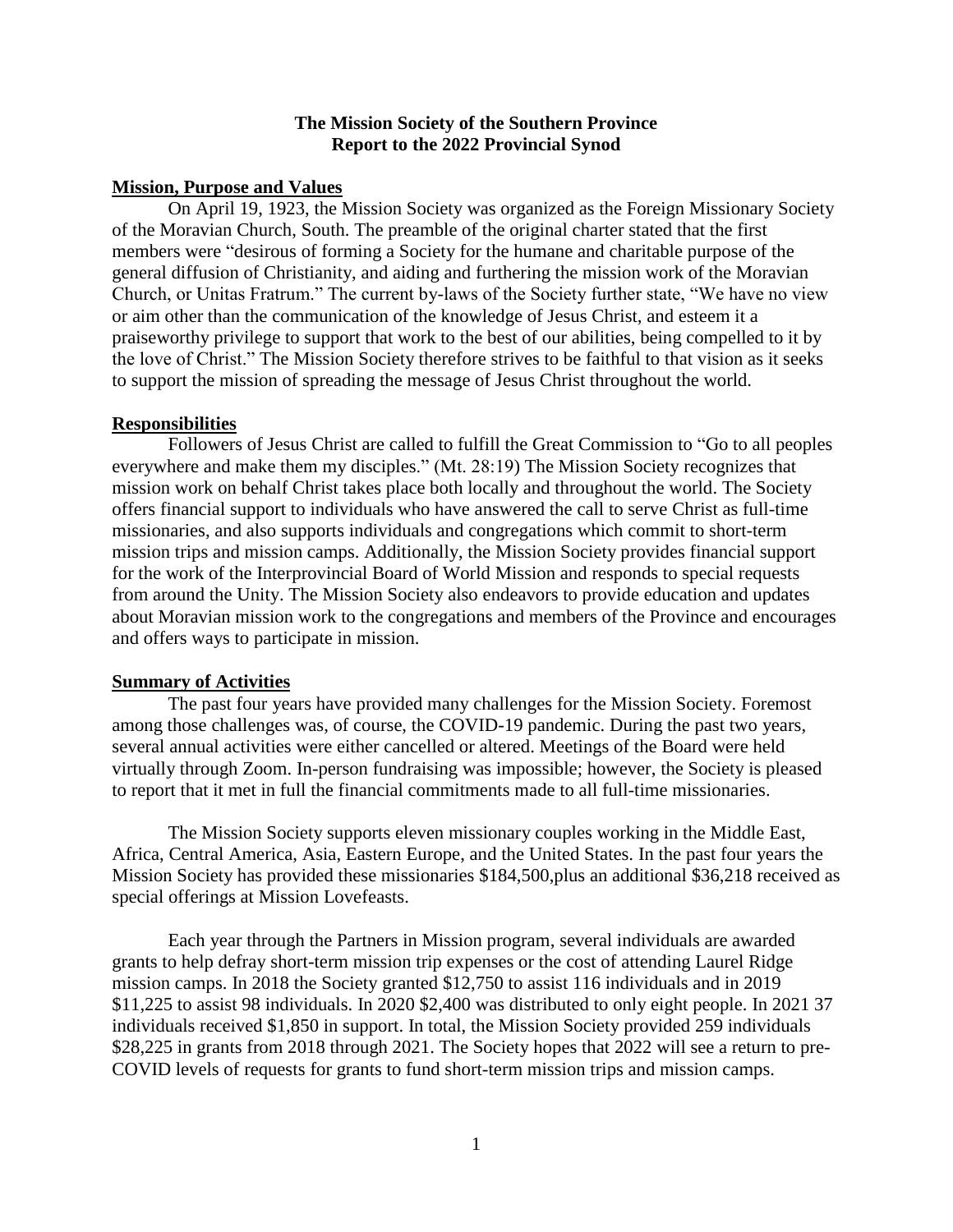The Mission Society traditionally holds two major events each year: the Mission Awareness Dinner in June and the Mission Lovefeast in November.

The Mission Awareness Dinner celebrates the mission efforts of the Moravian Church. It usually includes a meal prepared by the host congregation, special music, and a program presented by an individual or group recently involved in mission work. At the dinner, the Society recognizes groups which have taken mission trips that year and commissions those who are planning to make mission trips in the ensuing months.

In 2018 a Mission Awareness Dinner was held at Fairview Moravian Church. The Rev. Chris Thore, Gary Locklear of the North Carolina Methodist Conference, and Kenneth Langford, chief mechanic with NASCAR, presented a program entitled "Ground Effect—A Collaborative Mission of Recovery in Lumberton, N.C." In 2019 Hope Moravian Church hosted the Mission Awareness Dinner, which focused on Moravian mission work in Cuba. Following a meal of traditional Cuban food, Bishop Armando Rusindo shared an inspiring presentation about the Cuban Moravian Church and its work. Because of COVID, the Society was unable to hold Mission Awareness Dinners in 2020 and 2021. In July 2021, in lieu of the usual event, a Mission Awareness Festival was held outdoors at Olivet Moravian Church with the congregation providing a hotdog dinner. While observing necessary health precautions, various mission organizations and individuals shared displays highlighting their local and international work.

The annual Mission Lovefeast is the highlight of the Mission Society's programming. In addition to a traditional lovefeast, the event includes wonderful music, an inspiring message, and an informative review of the year's activities. The Mission Lovefeast coincides with the Society's annual membership emphasis. Envelopes are distributed so that attendees may join, renew their membership, or become lifetime members of the Society. They may also contribute to a special love offering that is distributed to full-time missionaries. In 2018 Friedland Moravian Church hosted the Lovefeast, featuring a mission Singstunde compiled by the Rev. Nola Knouse and Bishop Sam Gray. The 2019 Lovefeast was held at Christ Moravian Church. Michael and Ceci Tesh shared an inspiring presentation about the Ray of Hope ministry in Kenya. The 2021 Lovefeast was postponed until January 2022. Friedberg Moravian Church hosted the event, attended by about 20 persons and also shared virtually. In addition to music, the online program featured video presentations from several full-time missionaries and the Board of World Mission. While this was a successful event, the Society hopes in-person Lovefeast attendance will soon return to pre-pandemic numbers.

The Mission Society sends out an informative newsletter, Onward, every other month. In years past it was mailed to nearly 400 recipients. In recent years the majority of subscriptions are fulfilled digitally.

As previously stated, the Mission Society financially supports various mission endeavors around the world. In the past four years the Society has sent \$100,000 to the Interprovincial Board of World Mission to help further their work with their partner provinces. The Society has given \$8,000 to ARMF (Armando Rusindo Mission Foundation) to support the Moravian work in Cuba, \$8,000 to the Sierra Leone Moravian mission work, \$8,000 to the Moravian mission in